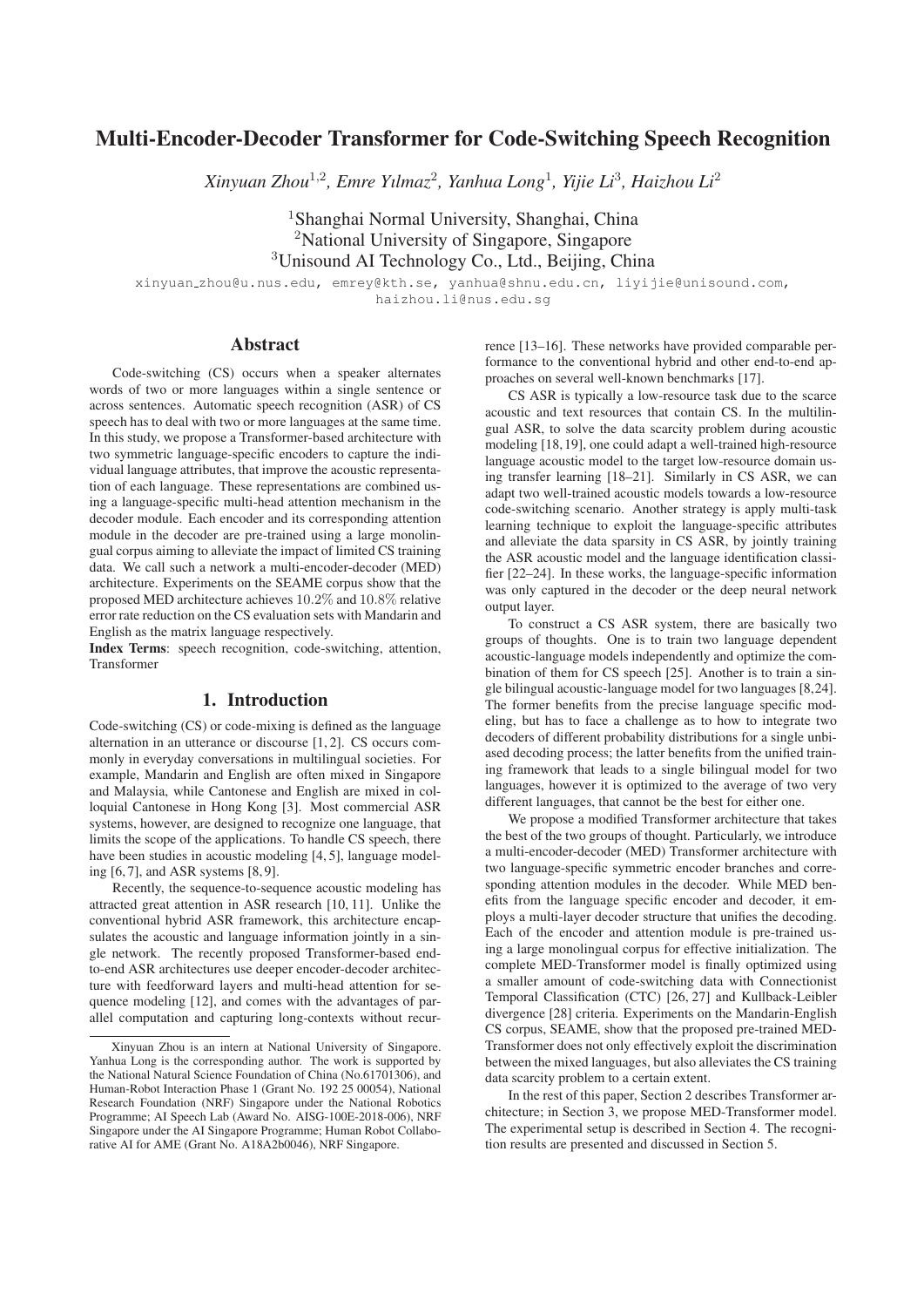## 2. Transformer Architecture

## 2.1. Encoder-Decoder with Attention

Like many neural sequence transduction models, the Transformer model also uses an encoder-decoder architecture [12, 13, 16]. In this architecture, the encoder can be regarded as a feature extractor, which converts the input vector  $x$  into a highlevel representation *h*. Given *h*, the decoder generates prediction sequence *y* one token at a time auto-regressively. In ASR tasks, tokens are usually modeling units, such as phones, characters or sub-word. During the decoding, the output token at the previous time step,  $y_{t-1}$ , is also taken as an input to predict the output  $u_t$ .

The encoder consists of  $N$  layers, each of which contains two sub-layers: (1) a multi-head self-attention (MHA) and (2) a position-wise fully connected feed-forward network (FFN). Similar to the encoder, the decoder is also composed of a stack of  $M$  identical layers. In addition to the two sub-layers, each layer of decoder also has a third sub-layer between the FFN and MHA, which performs multi-head source-target attention over the output representation of the encoder stack.

### 2.2. Multi-Head Attention

Multi-head attention is the core module of the Transformer. Unlike ordinary attention, MHA can learn the relationship between queries, keys and values from different subspaces. It takes the "Scaled Dot-Product Attention" with the following form:

$$
Attention(Q, K, V) = softmax(\frac{QK^{T}}{\sqrt{d_k}})V,
$$
 (1)

where  $Q \in \mathbb{R}^{t_q \times d_q}$  are the queries,  $K \in \mathbb{R}^{t_k \times d_k}$  are the keys and  $V \in \mathbb{R}^{t_v \times d_v}$  are the values with input length  $t_*$  and the dimension of corresponding elements  $d_*$ . To prevent pushing the softmax into extremely small gradient regions caused by large dimensions, the  $\frac{1}{\sqrt{d_k}}$  is used to scale the dot products.

In order to calculate attention from multiple subspaces, multi-head attention is constructed as follows:

$$
MHA(Q, K, V) = \text{Concat}(Head_1, ..., Head_H)W^O, \quad (2)
$$

$$
Head_i = \text{Attention}(QW_i^Q, KW_i^K, VW_i^V), \quad (3)
$$

where  $W_i^*$  is the projection matrices with  $W_i^Q \in \mathbb{R}^{d_{\text{model}} \times d_Q}$ ,<br>  $W_i^K \in \mathbb{R}^{d_{\text{model}} \times d_K}$ ,  $W_i^V \in \mathbb{R}^{d_{\text{model}} \times d_V}$  and  $W^O \in \mathbb{R}^{d_{\text{model}} \times d_Q}$ ,  $d_{\text{model}}$  is the dimension of the input vector to the encoder.

Q, K and V in each attention are projected to  $d_*$ dimensional space through three linear projections layers  $W_i^*$ respectively. After performing  $H$  attentions, namely calculating the representations at  $H$  different subspaces, the output values are concatenated and projected using  $W^O$  to get the MHA output.

#### 2.3. Positional Encoding

The multi-head attention contains no recurrences and convolutions unlike the recurrent and convolutional neural networks, hence, it cannot model the order of the input acoustic sequence. For this reason, "positional encodings" are used to learn the positional information in the input speech. The formulae of the positional encoding are shown as follows:

PE(pos,2i) <sup>=</sup> sin(pos/10000<sup>2</sup>i/dmodel), (4)

PE(pos,2i+1) <sup>=</sup> cos(pos/10000<sup>2</sup>i/dmodel), (5)



Figure 1: *Model architecture of the proposed multi-encoderdecoder Transformer.*

where pos is the position of the current frame/token in the current utterance/text and  $i$  is the dimension. The encoding values at the even and odd positions are calculated by equation (4) and (5) respectively. By adding different values to different dimensions of each input element, the position information is integrated into the attention process. In this way, the model can learn the relative position between different elements.

### 3. Multi-Encoder-Decoder Transformer

#### 3.1. Architecture

The detailed model architecture of the proposed MED Transformer is illustrated in Figure 1. Similar to the standard Transformer, the proposed model is composed of a stack of encoder and decoder layers. The main difference is that two languagespecific encoder modules, which are marked in blue for English and orange for Mandarin, are incorporated to learn the individual language attributes. The goal is to enhance the discrimination between the high-level representations given at the output of each encoder by using separate components for each mixed language. And to well integrate these high-level discriminative representations together with the acoustic and context codeswitching property for CS ASR. The outputs of these two encoders are combined using a language-specific multi-head selfattention mechanism in the decoder layer.

The structure of the language-specific MHA is shown in the right panel of Figure 1. This language-specific MHA procedure can be formulated as follows:

$$
MidLyr = \frac{RC^{Eng} + RC^{Man}}{2},
$$
\n(6)

$$
RC^* = \text{UndLyr} + \text{MHA}^*(Q^*, K^*, V^*),\tag{7}
$$

$$
Q^* = \text{LayerNorm}^*(\text{UndLyr}),\tag{8}
$$

$$
K^* = V^* = \text{Encoder}^*(x),\tag{9}
$$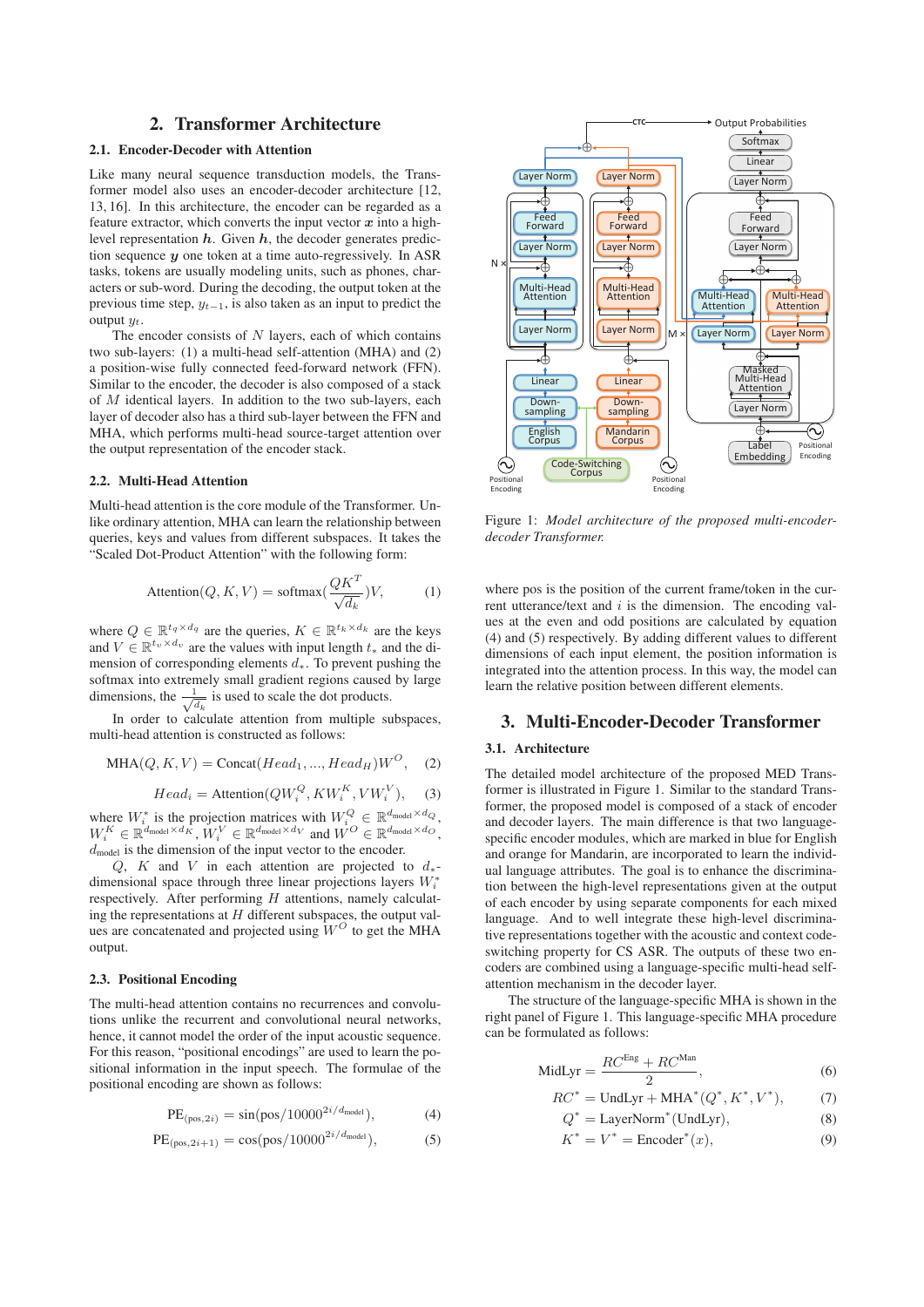where  $* \in \{Eng, Man\}, RC^* \in \mathbb{R}^{l \times d_{model}}$  is the corresponding residual connection [29] which is added by the output of under layer (UndLyr) and MHA∗, l is the length of input token sequence. The mean  $RC$  values, MidLyr, are fed into the next sub-layer.

Intra-language transfer learning, i.e., each encoder is first trained on vast amounts of monolingual resources and then finetuned using the CS resources, is applied to remedy the lack of a large CS corpus. In the proposed architecture, the language specific encoders and the corresponding attention modules are pre-trained using a large monolingual English and Mandarin corpus respectively. Using the pre-trained parameters for initialization, we fine-tune the MED Transformer model on the code-switching speech corpus by jointly training with respect to the CTC and KLD criteria.

The downsampling block in our model is the same as described in [16]. It is performed by using two  $3 \times 3$  CNN layers with stride 2 to reduce the GPU memory occupation and the length difference from the label sequence.

## 3.2. Multi-Objective Learning

As described in [16, 27], in order to benefit from the monotonic alignment, the CTC loss function is used to jointly train the encoder of the proposed MED Transformer in a multi-objective learning style:

$$
\mathcal{L}_{\text{MOL}} = \lambda \mathcal{L}_{\text{CTC}} + (1 - \lambda) \mathcal{L}_{\text{Attention}} \tag{10}
$$

with a tuning parameter  $\lambda \in [0, 1]$ . The two language-specific encoders are trained simultaneously by calculating the CTC loss function of the sum of both encoders' output. We call the multiobjective learning with CTC loss function as MOL in the experiments.

## 4. Experiments

### 4.1. Corpora

Three corpus are used in our experiments: (1) AISHELL-2 [30] with 1K hours monolingual Mandarin read speech, (2) Librispeech [31] with 960 hours monolingual English read speech, and (3) SEAME [32] with 112 hours Mandarin-English code-switching conversational speech. These two monolingual datasets of almost equal size are used for the language-specific model components pre-training. In the code-switching corpus, the SEAME contains not only CS utterances, but also a small amount of monolingual utterances as summarized in Table 1.

Table 1: *The composition of Mandarin, English monolingual speech, and Mandarin-English CS speech in SEAME corpus.*

|             | <b>Mandarin</b> | English | Code-Switching |
|-------------|-----------------|---------|----------------|
| Ratio       | $19.6\%$        | 18.9%   | 61.5%          |
| #utterances | 31,809          | 30,673  | 99,808         |

To fairly evaluate the CS performance of ASR systems, two evaluation sets were designed in the SEAME corpus: (1) evalman contains CS speech with Mandarin as the matrix language and  $(2)$  eval<sub>sge</sub> contains CS speech with Singapore English as the matrix language. For development purposes, we randomly selected 5% of the training utterances (3.4 hours) as the development set. The details of the training, development and evaluation sets are shown in Table 2.

Table 2: *The division of training, development, and evaluation data of SEAME corpus.*

|                  | train | dev | $eval_{man}$ | evalsge |
|------------------|-------|-----|--------------|---------|
| <b>Speakers</b>  | 132   |     | 10           | 10      |
| Duration (hrs)   | 97.6  | 3.4 | 7.5          | 3.9     |
| Mandarin $(\% )$ | 59    | 52  | 69           | 29      |

Table 3: *A comparative study of system performance (TER%) among various Speech-Transformer configurations, with multiobjective learning (MOL) or LM shallow fusion.*

| Model              | $eval_{man}$ | eval <sub>see</sub> |
|--------------------|--------------|---------------------|
| Kaldi (LF-MMI)     | 19.0         | 26.6                |
| Transformer        | 25.2         | 33.7                |
| Transformer+MOL    | 18.9         | 26.2                |
| Transformer+MOL+LM | 18.6         | 25.9                |

#### 4.2. Experimental Setup

All of the experiments are implemented and performed using the ESPnet [33] end-to-end speech processing toolkit. We extract 80-dimensional log Mel-filterbank plus pitch and its  $\Delta$ ,  $\Delta\Delta$  as acoustic features and normalize them with global mean computed using the training set. The frame-length is 25 ms with a 10 ms shift. SpecAugment [34] is applied for data augmentation during all model pre-training and fine-tuning stages. Furthermore, the speed perturbation [35] is also used to enhance the model robustness during the fine-tuning.

The MED Transformer in our experiment contains 12-layer encoder and 6-layer decoder, where the  $d_{\text{model}} = 256$  and the dimensionality of inner-layer in FFN  $d_{\text{ff}} = 2048$ . In all attention sub-layers, 4 heads are used for MHA. And as for CTC, the default value 0.3 in ESPnet is used for hyperparameters  $\lambda$ . The whole network is trained for 30 epochs and warmup [12] is used for first 25K iterations.

We use sub-words instead of letters as the Transformer modeling units for English, and Chinese characters for Mandarin. 5,000 subwords were generated from Librispeech using BPE. 4,230 Chinese characters are extracted from the AISHELL-1 database. These subwords and characters are then combined together to form the 9,230 Character-BPE modeling units.

Ten-hypotheses-width beam search is used with the the onepass decoding for CTC as described in [27] and a two-layer RNN language model (LM) shallow fusion [36], which was trained on the training transcriptions of SEAME with 2,574 Chinese characters and 12,822 English words. We use the token error rate (TER) as the ASR performance measure. The 'token' here refers to the unit of Mandarin character and English word, respectively.

#### 4.3. Comparative Study

We conduct a number of experiments in an ablation study. Transformer has been successfully [13] applied the in ASR, that is called "Speech-Transformer". First, we would like to see how the baseline Transformer with a single encoder-decoder pipeline performs, we then study the effect of adding CTC loss function in the multi-objective learning [16,37], and how the LM shallow fusion improves the performance as a post-processing.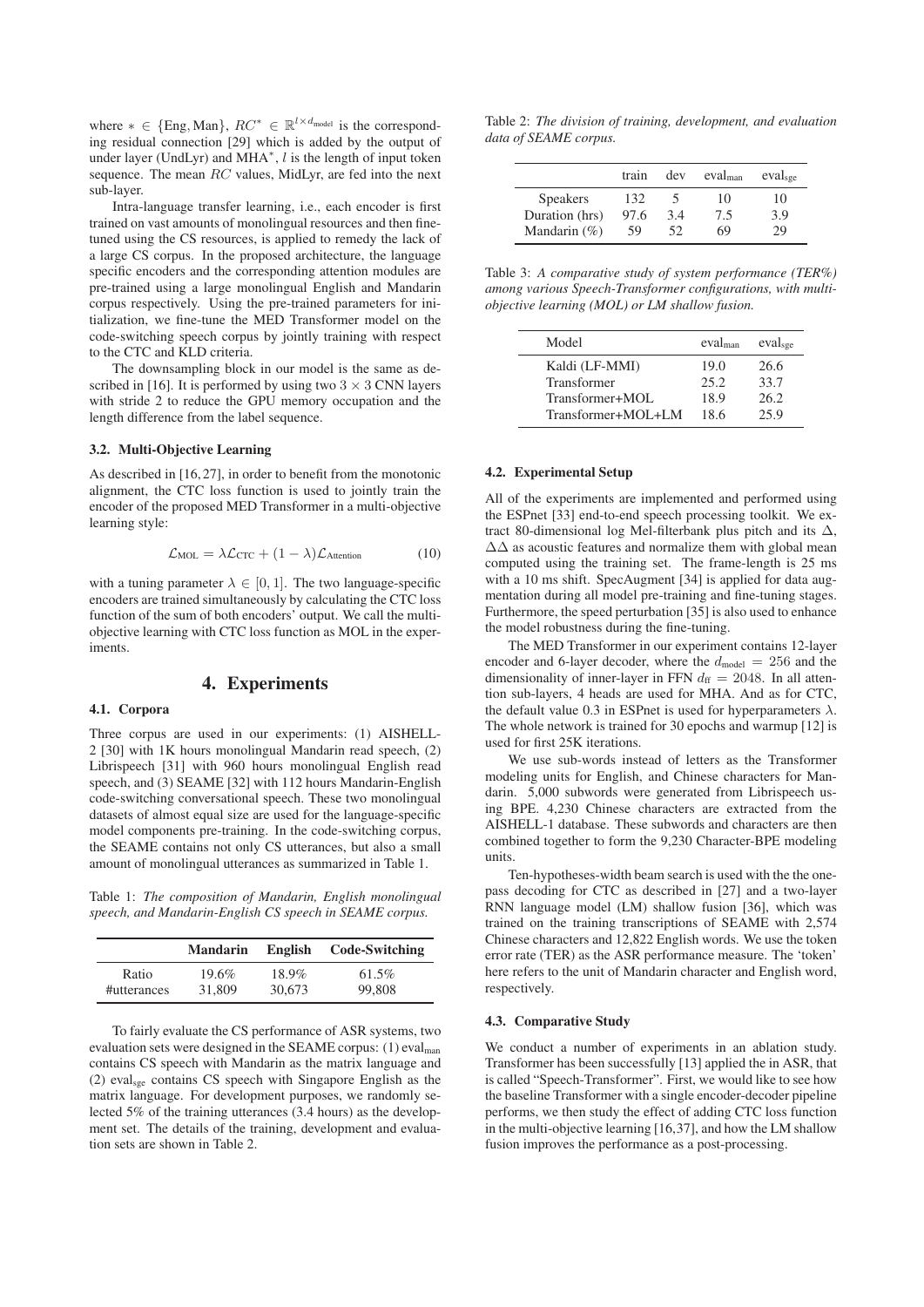Table 4: *TER% results on SEAME with different Transformerbased ASR architectures. 'All', 'Man', 'Eng' represent the TER results on the complete evaluation set, Mandarin characters and English words, respectively. All systems are with MOL+LM.*

| System          |      | $eval_{man}$ |      |      | eval <sub>see</sub> |      |
|-----------------|------|--------------|------|------|---------------------|------|
|                 | All  | Man          | Eng  | All  | Man                 | Eng  |
| <b>Baseline</b> | 18.6 | 15.1         | 29.0 | 25.9 | 19.5                | 29.7 |
| $M-Fn$          | 16.8 | 13.8         | 25.5 | 23.4 | 18.4                | 26.3 |
| M-De            | 19.1 | 15.5         | 29.7 | 26.5 | 20.0                | 30.3 |
| <b>MED</b>      | 16.7 | 13.8         | 25.3 | 23.1 | 18.3                | 26.1 |

For ease of comparison, we include the previously reported results [38]. It was obtained with the state-of-the-art LF-MMIbased hybrid Kaldi system [39] with a trigram LM. The results given by all baseline systems with single encoder-decoder pipeline are presented in Table 3.

From these results, we can conclude the Transformer with CTC joint training outperforms the standard Speech-Transformer and the LF-MMI based hybrid system. The ASR performance of Transformer+MOL can be further improved by performing LM shallow fusion. Applying pre-training to the Transformer+MOL+LM system, in which the standard Transformer architecture is initialized on the combination of two large monolingual corpora, does not bring any improvements. Therefore, we use the Transformer+MOL+LM system as our baseline.

The proposed MED Transformer contains two languagespecific encoders and MHA layers in the decoder. To investigate the impact of each individual language-specific module on the ASR performance, we report the performance of two additional systems: (1) Transformer (M-En) with a standard decoder and two language-specific encoders and (2) Transformer (M-De) with a standard encoder and two language-specific MHA layers in the decoder.

## 5. Results and Discussion

Table 4 shows the detailed TER results on SEAME given by the proposed MED Transformer-based ASR system. The proposed MED Transformer provides a relative 10.2% TER reduction on the eval<sub>man</sub> set, and 10.8% relative reduction on the evalses set compared to the baseline system. When we compare the results on English and Mandarin part of both evaluation sets, it can be seen that the recognition of the English words are more challenging than the Mandarin characters. MED Transformer yields improvements on both English words and Mandarin characters. Specifically, the relative TER reductions are 12.8% and 12.1% on English words and 8.6% and 6.2% on Mandarin characters in the eval<sub>man</sub> set and eval<sub>sge</sub> set, respectively.

In the middle panel of Table 4, it can be seen that the language-specific encoders do provide better high-level representations to encode the discriminative information for each language. The MED Transformer achieves 16.7% TER on the evalman set, and 23.1% TER on evalsge set, as we know, these are the best result on SEAME in the literature. The performance of M-En is similar to the performance of the MED system. On the contrary, since the decoders mainly rely on the output of the encoder during model training, using only the language-specific MHAs in the decoder does not improve the CS ASR performance.



Figure 2: *The distribution of the normalized values observed at each encoder's final layer of the proposed MED Transformer system*

We examine how the two encoders respond to input speech of different languages, namely monolingual English, monolingual Mandarin and a CS utterance. The distribution of the normalized values observed at each encoder's final layer are given in Figure 2. The values on the horizontal axis are the attention vector indices and the vertical axis has the frames indices after down-sampling.

The upper panel shows that the Mandarin encoder has a considerably larger variance at the output than the English encoder, which can be interpreted as Mandarin encoder is responding to Mandarin utterance while English encoder is not. Likewise, the middle panel illustrates a similar pattern for the monolingual English utterance. Both plots in the lower panel shows comparable activation for the CS utterance. These plots gives insight about how the encoders of the MED transformer system behave for different inputs. The differences between the encoder outputs demonstrate how the proposed architecture effectively captures the language-specific information and better discriminate among the mixed languages during the recognition accounting for the improvements reported in Table 4.

## 6. Conclusion

This paper investigates a new Transformer-based ASR architecture for the Mandarin-English Code-switching ASR task. Different from the standard Speech-Transformer for monolingual ASR, we proposed a multi-encoder-decoder Transformer to learn the individual language attributes and effectively discriminate among the languages mixed in the target speech. The proposed architecture consists two symmetric language-specific encoders and corresponding language-specific multi-head attention blocks in the decoder module. To alleviate the impact of training data scarcity, we pre-trained all of the languagespecific modules in the Transformer using large monolingual speech corpora.

Experimental results on the SEAME dataset has shown that the proposed architecture outperforms the baseline Transformer system with a single encoder and a state-of-the-art Kaldi-based hybrid ASR system. The investigation of the proposed MED Transformer on a recently released large-scale CS corpus remains as a future work.